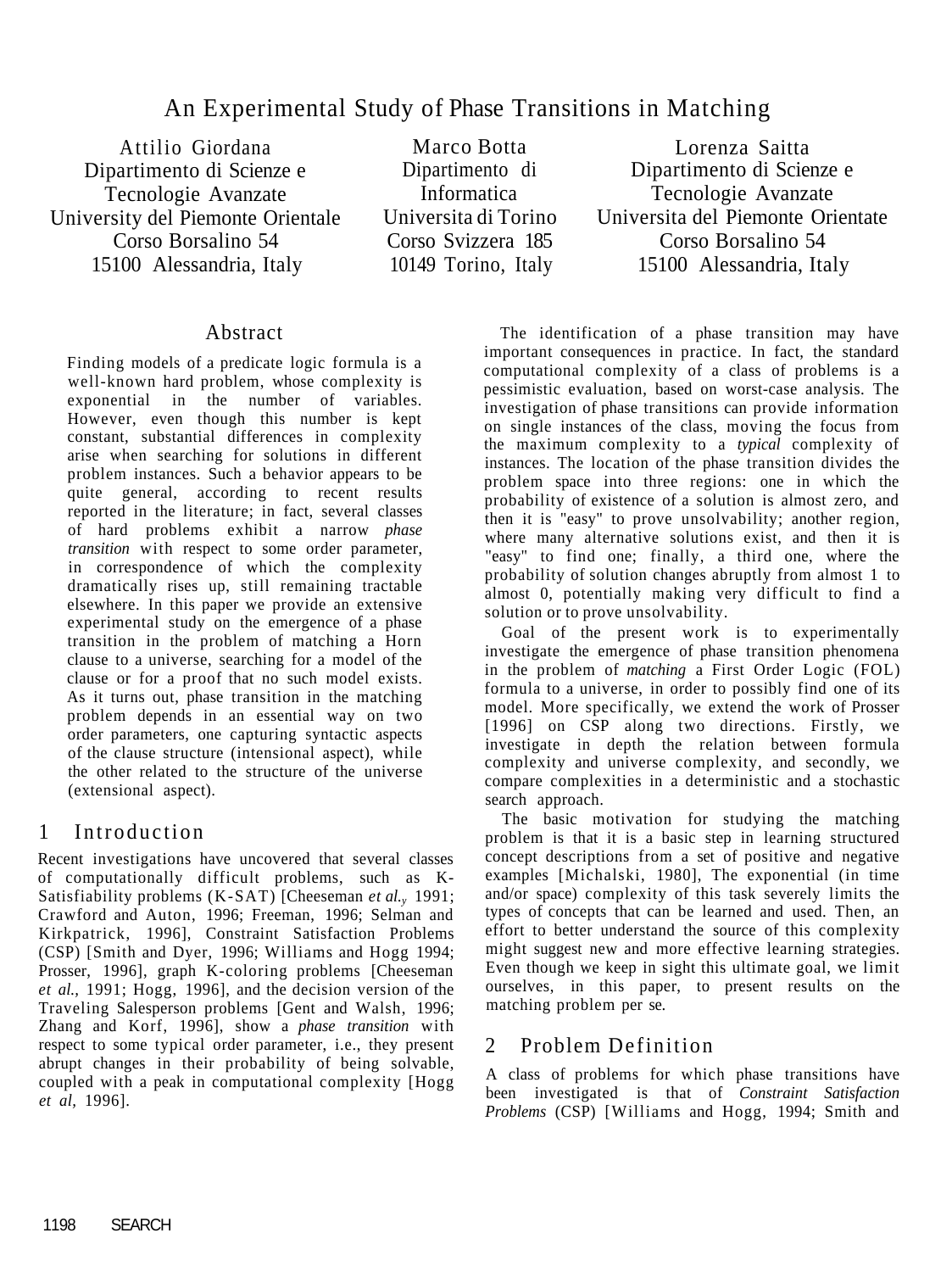Dyer, 1996; Prosser, 1996]. In a CSP, values are to be assigned to n variables  $\{x_1, x_2, ..., x_n\}$ , knowing that each variable  $x_k$  can take values in an associated set A<sub>k</sub> of cardinality  $L_k$ . A set R =  $\{R_1, R_2, ..., R_m\}$  of constraints on variable values is given. The problem consists in finding a substitution for each variable such that all the constraints in  $\mathbf R$  are satisfied. A relation R involving variables  $\{x_i, ..., x_j\}$  is represented as a table, in which the allowed tuples of values  $\{a_i, ..., a_j\}$  are specified. Any tuple not occurring in the table is not allowed. If all the relations are binary, the CSP is called binary [Williams and Hogg, 1994; Prosser, 1996; Smith and Dyer, 1996].

where L is the cardinality of the set of constants occurring in the universe.

Two parameters are usually defined in order to account for the constrainedness degree of a CSP: constraint density and constraint tightness [Prosser, 1996]. When dealing with a binary CSP, the constraints can be represented as edges on a graph with n vertices, each one corresponding to a variable. The graph has  $n(n-1)/2$ possible edges; several constraints on the same pair of variables can be reduced to a unique one. By denoting by c the actual number of different edges activated on the constraint graph, the constraint density  $p_1$  [Prosser, 1996] is defined as:

$$
p_1=\frac{2c}{n(n-1)}
$$

Parameter  $p_1$  belongs to the interval  $[0,1]$ , with 0 corresponding to no constraints, and 1 corresponding to the case in which all possible pairs of variables are constrained. For a constraint involving the pair of variables  $\{x_i, x_j\}$ , the tightness of the constraint is the fraction of value pairs ruled out by the constraint itself. If N is the cardinality of relation  $R(x_i, x_i)$ , the constraint tightness  $p_2$  [Prosser, 1996] is defined by:

$$
p_2 = 1 - \frac{N}{L^2}
$$

- Each variable  $x_1, x_2, ..., x_n$  ranges over the same set  $\Lambda$ of constants, containing L elements  $(i\Lambda) = L$ ).
- Only binary predicates are considered.
- Every relation in U has the same cardinality, namely it contains exactly N tuples (in this case, pairs of constants).

It is immediate to see that the matching problem is a

CSP. Finding a solution for a CSP can be formalized as a search on a variable assignment tree. Solution nodes can only exist at level n, both for the CSP and for the matching problem.

where variables  $x_j$  and  $x_k$  belong to set X, and are such that  $j < k$ . The generated formulas contain exactly n variables and m conjuncts, and the same pair of variables may appear in more than one predicate.

Formulas we consider are existentially quantified, conjunctive formulas, of the type  $\exists x [\varphi(x)]$ , with **n** variables (from a set X) and m atomic predicates (from a set P). Given a universe U, consisting of a set of relations (tables) containing the extensions of the atomic predicates, formula  $\varphi(x)$  is satisfiable if there exists at least one model in U. In learning relations, a formula is an inductive hypothesis and a universe is a positive or negative example of the concept to learn. Then, in the learning problem, each hypothesis generated by the learner has to be matched against all the training examples, each one corresponding to a different universe. In Machine Learning, conjunctive formulas are the basic components of a global concept description, consisting of the disjunction of a number of them.

The exploration of the plane  $(L, m)$  has been done by considering a mesh covering the region corresponding to the Cartesian product of the sets  $L \in \{10, 50\}$  and m  $\in$  [5,50]. For each of the 1886 points, 100 problems have been generated, according to the procedure described in Section 2, for  $N = 100$  and  $n = 4, 6, 10, 12$  and 14. The values for the number n of variables have been chosen

The following simplifying assumptions have been adopted in this framework:

Instances of the matching problem (consisting of a formula  $\varphi$  and a universe U) have been generated according to the procedure described in the following. Given X and P, with the additional constraint  $m \ge n-1$ , the generation of a formula  $\varphi$  involves two steps. First, a skeleton  $\varphi_s$  is deterministically constructed, using  $(n-1)$ predicates from the set P:

$$
\varphi_{s}(\mathbf{x}) = \alpha_1(x_1, x_2) \wedge \ldots \wedge \alpha_{n-1}(x_{n-1}, x_n) \tag{1}
$$

The skeleton guarantees that the resulting formula is not disjoint, i.e., that  $\varphi_s$  cannot be partitioned into two subformulas with disjoint sets of variable names. Afterward, all the remaining  $(m-n+1)$  predicates in P are added to  $\varphi_s$ , randomly, uniformly, and without replacement (inside each predicate) selecting their arguments from the set X. With this procedure we obtain a formula:

$$
\varphi(\mathbf{x}) = \varphi_{s}(\mathbf{x}) \wedge \varphi_{s}(\mathbf{x}) \equiv \varphi_{s}(\mathbf{x}) \wedge \bigwedge_{i=n}^{m} \alpha_{i} (x_{j}, x_{k}) \qquad (2)
$$

Considering now a universe U, each relation in U is constructed by creating the Cartesian product  $\Lambda \times \Lambda$  of all possible pairs of values, and selecting N pairs from it, uniformly and without replacement. In this way, a same pair cannot occur twice in the same relation.

In summary, the matching problems we consider are

defined by a 4-tuple (n, m, L, N). From preliminary studies by the authors (sec also [Prosser, 1996]), it emerged that the phase transition location depends upon a combination of  $p_1$  and  $p_2$ . In the present experimentation, we have directly considered the parameters L (number of constants occurring in the universe) and m (number of predicates occurring in a formula), and we have explored points in the whole (L, m) plane, by keeping n (number of variables) and N (cardinality of the relations in the universe) constant.

## 3 Experimental Setting and Results

#### GIORDANA, BOTTA, AND SAITTA 1199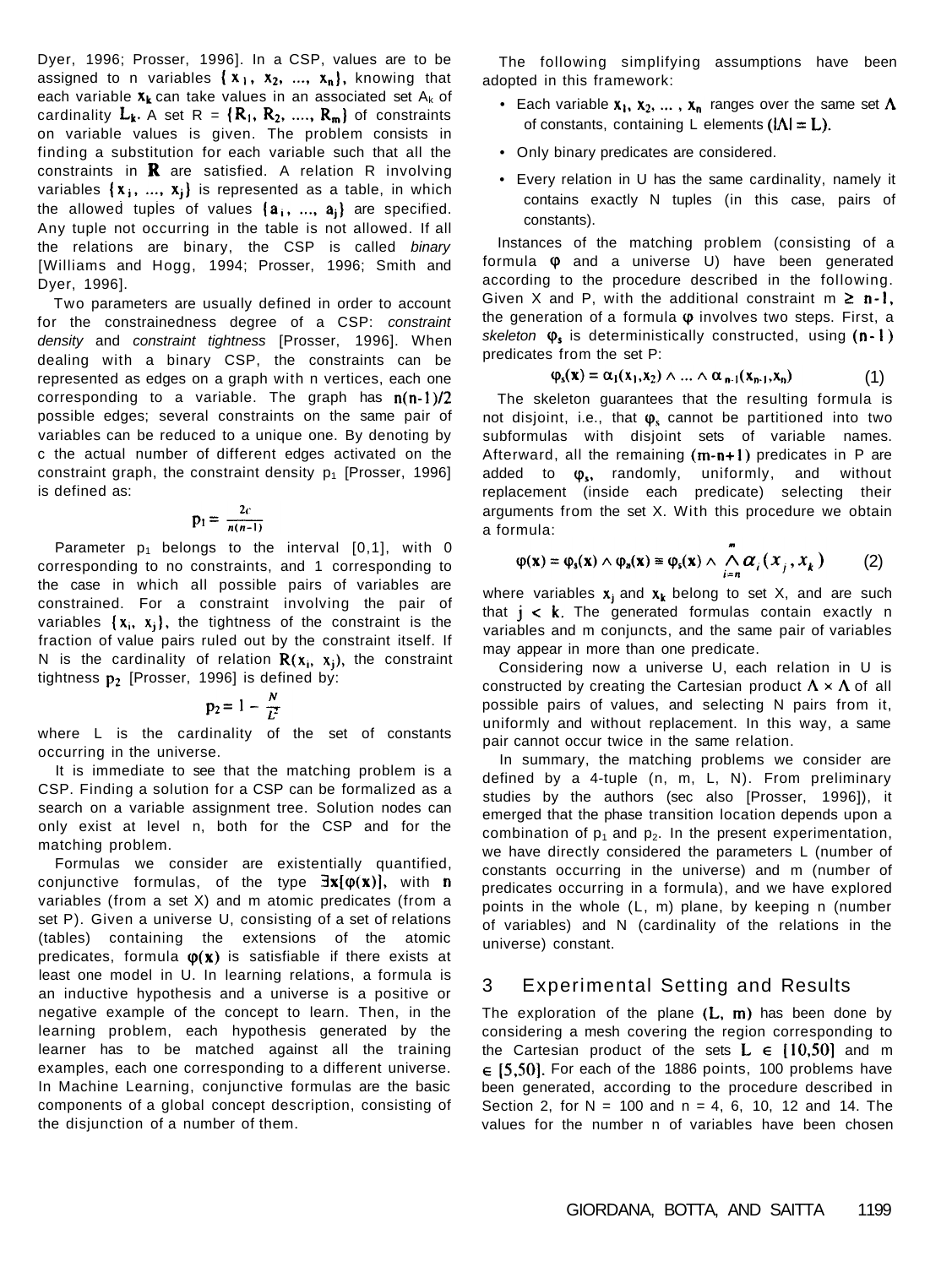consistent with those actually employed in learning relations in machine learning, where a value  $n = 10$  is rarely depassed. Notice that the generation procedure requires that  $m \ge n-1$  and the non repetition of pairs in relations requires that  $L^2 \geq N$ .

#### 3.1 Probability of Solution

As the type of search algorithm does not affect the probability of a problem being solvable, but only the ease to find a solution (if any), we describe in Figure 1, the 3 dimensional plot of the probability of solution  $P_{sol}$ , as a function of L and m, for  $n = 10$ . For each point in the mesh,  $P_{sol}$  has been evaluated as the fraction of solvable problems among all the generated ones.



Figure 1 - 3-Dimensional plot of the probability of solution  $P_{sol}$  for n = 10, when N = 100. In the  $(L,m)$  plane some

Some contour level curves have also been reported in the (L,m) plane; the leftmost curve corresponds to  $P_{sol}$  = 0.85 and the rightmost one to  $P_{sol} = 0.15$ . The graphs in Figure 1 have several noteworthy characteristics, first of all, their striking steepness. The transition from  $P_{sol} \cong 1$  to  $P_{sol} \equiv 0$  occurs in the region bounded by the contour level curves.



Figure 2 - Contour plots of the probability of solution for different values of the number of variables  $n = 6$ , 10, and 14.

#### 3.2 Deterministic Search

countour level curves have also been drawn.

The deterministic algorithm  $A_d$  explores the search tree depth-first, and stops as soon as a solution is found, or it explores the whole tree up to level n, if no solution exists. Given a formula  $\varphi(x)$  with the structure (2), the search tree  $\tau$  is built up in such a way that each level corresponds to the assignment of values to the variables, considered in the sequence  $(x_1, ..., x_n)$ <sup>1</sup>. The search proceeds through the construction of partially satisfied subformulas of  $\varphi_i(x)$ , until either the whole  $\varphi(x)$  is satisfied or unsatisfiability is proved. We start with a subformula

#### $\varphi_2(x_1,x_2) = \alpha_1(x_1,x_2) \wedge \beta_2(x_1,x_2)$

where  $\beta_2$  is the subformula of (p<sub>a</sub>(x) that contains those predicates with arguments  $(xi, x_2)$ . Obviously, subformula  $\beta_2$  may be empty, if the pair  $(X|,x_2)$  does not occur in  $\varphi_{a}(x)$ . If  $\varphi_{2}(x_{1},x_{2})$  is satisfiable, we consider variable  $x_{3}$ and subformula

To the left of these curves, the problem has always a solution, whereas to the right of them no solution could ever be found. The second characteristic is the regularity on the horizontal planes: the projection on the (L, m) plane is a very smooth curve with a hyperbolic behavior. Finally, by increasing the number of variables, there is a shift toward up and right, causing an enlargement of the solvable problems region, as it can be clearly seen in Figure 2.

where  $\beta_3$  is the subformula of  $\varphi_a(x)$  containing the predicates with arguments  $(x_1, x_2)$ ,  $(x_1, x_3)$  or  $(x_2, x_3)$ . The process goes on in the same way until variable  $x_n$  is considered.

In Figure 3(a), the graph of the complexity  $C_d$  of the search, measured as the number of expanded nodes in the tree, and averaged over 100 repetitions, is reported. As we can see, the shape and location of the region of higher complexity roughly matches that of the transition in probability, but it is more irregular and much broader,

To perform the search, two algorithms have been used, a deterministic one,  $A_d$ , and a stochastic one,  $A_{st}$  and run on every problem instance.

 $\varphi_3(x_1, x_2, x_3) = \varphi_2(x_1, x_2) \wedge \alpha_2(x_2, x_3) \wedge \beta_3(x_1, x_2, x_3)$ 

Actually we have also experimented with different variable orderings, for example by considering the most constrained variables first. Even though reduction in complexity may results from applying such heuristics, the qualitative behaviour does not change. Hence, we have preferred to use a simpler search algorithm, because efficiency of the searcher in not on focus in this paper.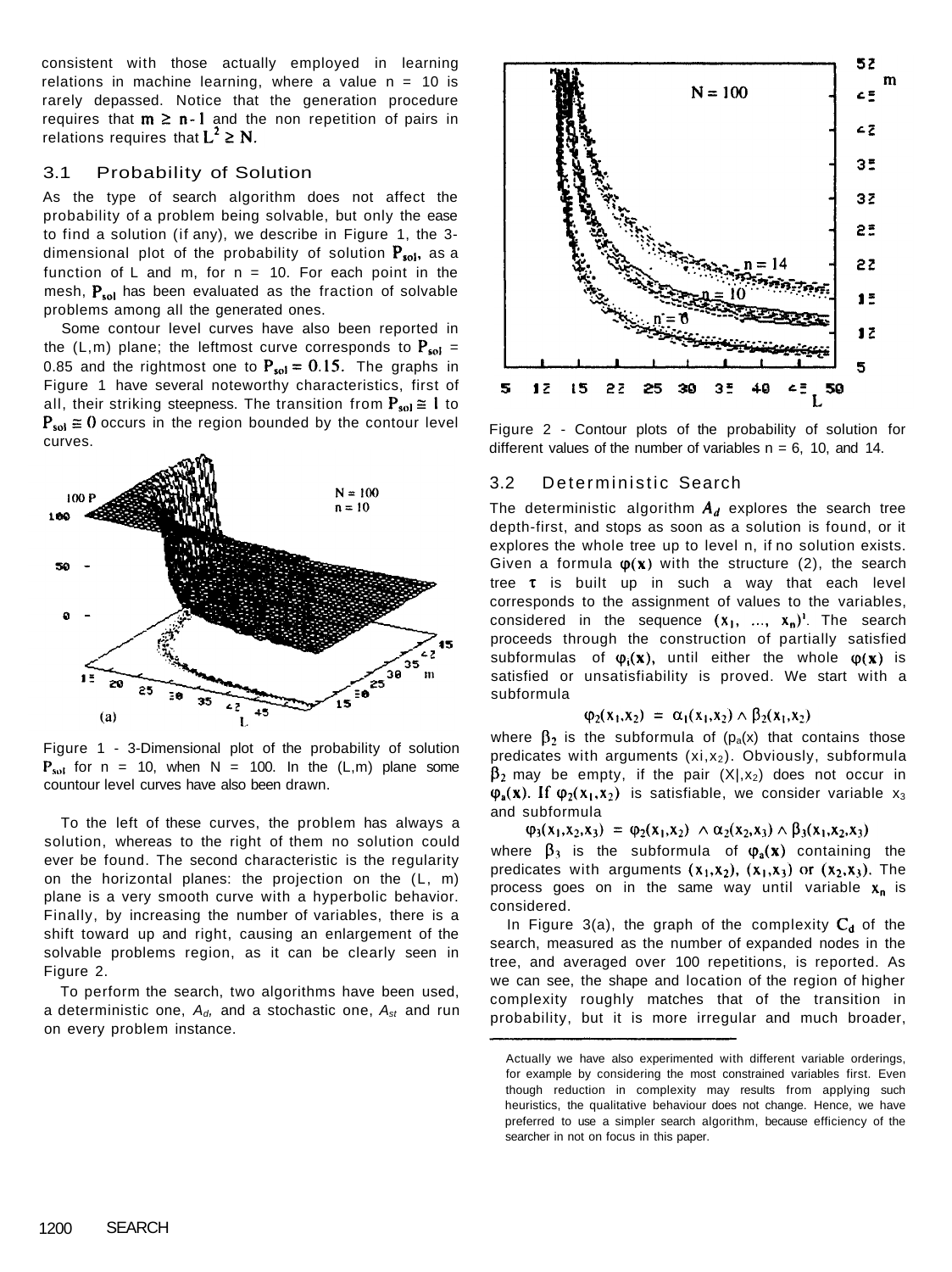like a "mountain chain". In particular, we may notice that in the bottom-left corner, where the easy problems should be, there are a few quite high peaks, even though there is a general decrease of the complexity. Similar phenomena have been observed before, for instance by Gent and Walsh [1994]. Finally, inside the "mountain", there is a large variability among different instances, witnessed by the variance plot, reported in Figure 3(b). As one may expect, the highest variance occurs in correspondence of the highest peaks.

Finally, in Figure 4, the contour level plots of the probability of solution and those of the complexity are superimposed, in order to localize the maximum complexity with respect to the curve at  $P_{sol} = 0.5$ .





Figure 3 - (a) Plot of the complexity  $C_d$  of a depth-first search for a first solution, for  $n = 10$ , averaged over 100 problem instances in each point, (b) Plot of the standard deviation of the complexity.

As we can see, the maximum complexity, apart from the anomalous peaks in the bottom-left corner, coincides with the line at  $P_{sol} = 0.5$ , as it has been previously found [Hogg ex al., 1996].

Figures 5 and 6, for the complexity  $C_s$  of the stochastic search.

Figure 4 - Contour level plots of the probability of solution and of the complexity of the search. The bold line corresponds to the probability level  $P_{sol} = 0.5$ . For the complexity, four contour level plots have been drawn, corresponding to  $C_d = 50$ , 1000, 2500 and 5000, respectively.

From Figure 5(a) we can see that the complexity  $C_s$  has a more regular behaviour than  $C_d$ . In fact,  $C_s$ 's highest peaks are lower than  $C_d$ 's (finding confirmed by the lower variance in Figure  $5(b)$ ), even though, on average over all instances, the complexities are almost the same for the two cases. For instance, one may notice that the complexity of the stochastic search is higher than that of the deterministic one in the region of low L values and high m values.

An interesting aspect of the greater regularity of the stochastic search is the total absence of anomalous peaks in the "easy" region, which is absolutely flat. This more regular behaviour clearly appears in Figure 6, the analogous of Figure 4. The contour level plots are much cleaner and the maximum complexity neatly coincides with the line at  $P_{sol} = 0.5$ .

#### 3.3 Stochastic Search

Given the large size of the search tree, and the possibility for a solution to be anywhere inside, one may wonder under what circumstances a stochastic search algorithm may be effective. The use of a stochastic algorithm is also suggested by the added value offered by the on-line estimation of interesting quantities related to the tree, for instance its size [Bailleux, 1998).

The specific search algorithm used here is a Monte Carlo algorithm MC, which explores one path on the search tree, starting from the root and ending in a leaf v, which may or may not be a solution. Since we remember the already explored leaves, this path sampling is performed without replacement. Algorithm MC is a Monte Carlo one [Brassard and Bratley, 1988], because it always provides an answer y, but the answer may be incorrect.

The same graphs as in Figures 3 and 4 are reported in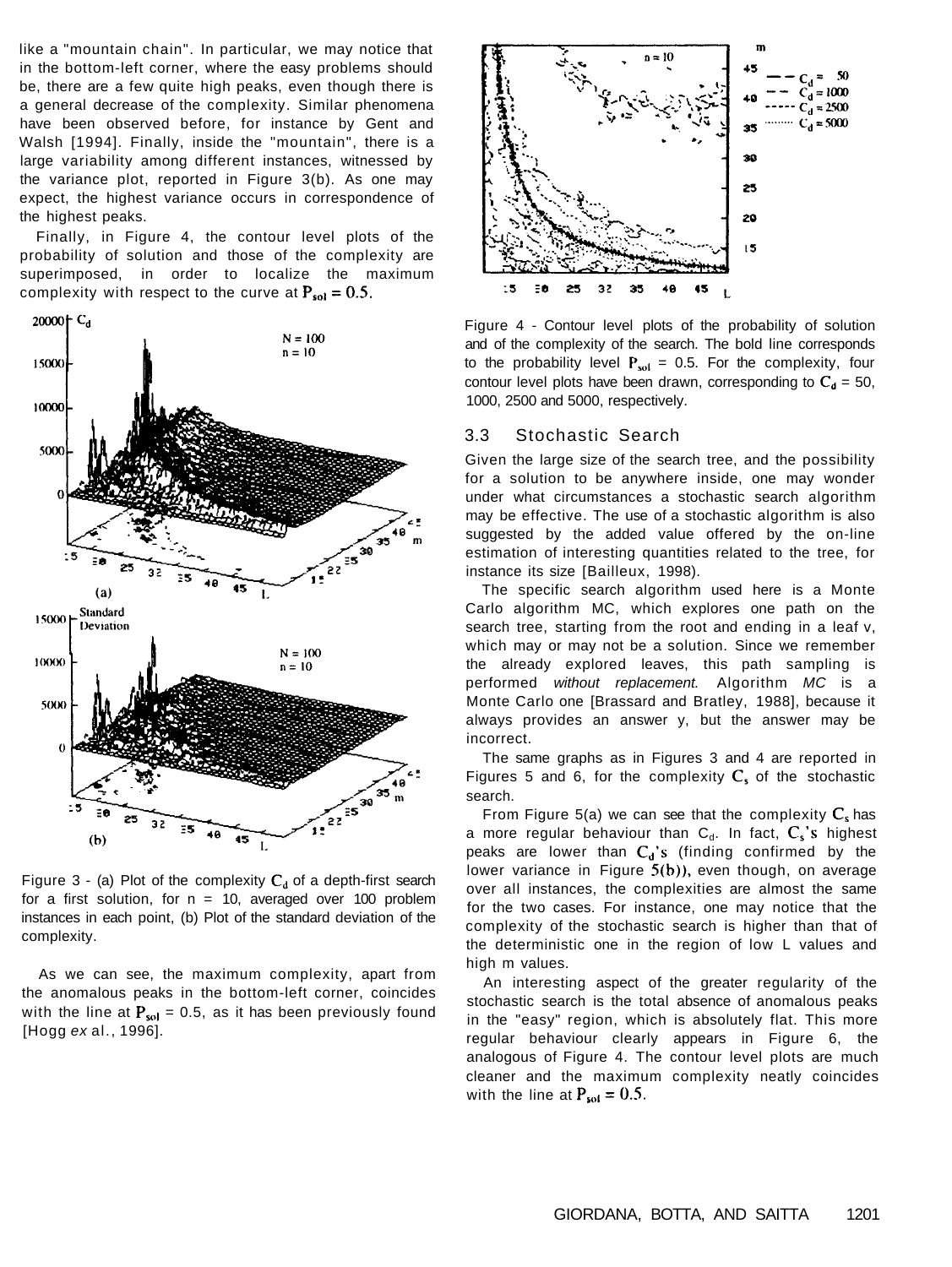

Figure 5 - (a) Plot of the complexity  $C_s$  of the Monte Carlo stochastic search algorithm, for  $n = 10$ , averaged over 100 problem instances in each point, (b) Plot of the standard deviation of the complexity.

### 4 Discussion of the Results



Figure 6 - Contour level plots of the probability of solution and of the complexity  $C_s$  of the search. The bold line corresponds to the probability level  $P_{sol} = 0.5$ . For the complexity, four contour level plots have been drawn, corresponding to  $C_s = 50$ , 1000, 2500 and 5000, respectively.

The results described in the previous section extends the ones presented in [Prosser, 1996]. In fact, by using a higher granularity in the mesh and collecting a larger variety of measures, some new phenomena emerge. First of all, it is impressive the very large variance in the complexity which is almost of the size of the average complexity. This can be explained considering the structure of the formula, which is not captured by the order parameter  $p_1$ . Depending on how the literals aggregate, the complexity can be extremely high or very low in correspondence of the mushy region. A similar behavior has been already mentioned in [Hogg *et al.,*  1996]. However, the phenomenon seems even more evident here because of the double variability due to both the universe structure and the formula structure. It is worth noting that the stochastic algorithm exhibits a much lower variance, while the mushy region is sharper and the contours are more regular. The explanation is that the variability due to the localization of the solutions in the search tree is averaged by the specific stochastic strategy, while the variability due to the formula structure is not affected by it.

According to our procedure for generating problem instances, this situation corresponds to the case in which the first binary relation may be any, the following  $(n-2)$ ones have one element partially constrained by the preceding ones (constants must be chained, in order to have a solution), and the remaining  $(m-n+1)$  have one element completely fixed, because they contain only variables already appeared in the first part of the formula. Then, the probability of this event is proportional to:

In (4) the constant parameter  $\alpha$  has been estimated (for each n) from a unique point on the experimental curve, obtaining the degree of fit shown on Figure 7. It is interesting to note that, for  $\alpha = 1$ , this relation coincides with the one previously obtained by the authors, following a methodology similar to Prosser's [1996].

Finally, from Figure 2 it clearly emerges a quasihyperbolic relation between m and L. This pattern was partially visible in some diagrams reported in [Prosser, 1996], but in Figure 2 it is better defined, being the explored region wider and more finely sampled. In the following we give a theoretical interpretation of this phenomenon. Let us consider the region of the phase transition, i.e., the line in the  $(L,m)$  plane corresponding to  $P_{sol} = 0.5$ . This curve has a meaning only when m  $\ge$  $(n-1)$  and  $L^2 \ge N$ . We can try to justify the shape of this curve as follows. When  $P_{sol} = 0.5$ , the average number of solutions is about 1 [Gent and Walsh, 1996; Walsh, 1998], i.e., half of the instances are unsolvable, whereas the other half has a small number of solutions.

$$
P_{sol} \propto 1 \cdot \left(\frac{1}{L}\right)^{n-2} \cdot \left(\frac{1}{L^2}\right)^{m-n+1} \cdot N^m = \frac{N^m}{L^{2m-n}}
$$
 (3)

By taking the natural logarithms, we obtain from (3) a relation between m and L at the phase transition:

$$
\mathbf{m} = \alpha \cdot \frac{n}{2} \cdot \frac{\ln L}{\ln \left( \frac{L}{\sqrt{N}} \right)} \tag{4}
$$